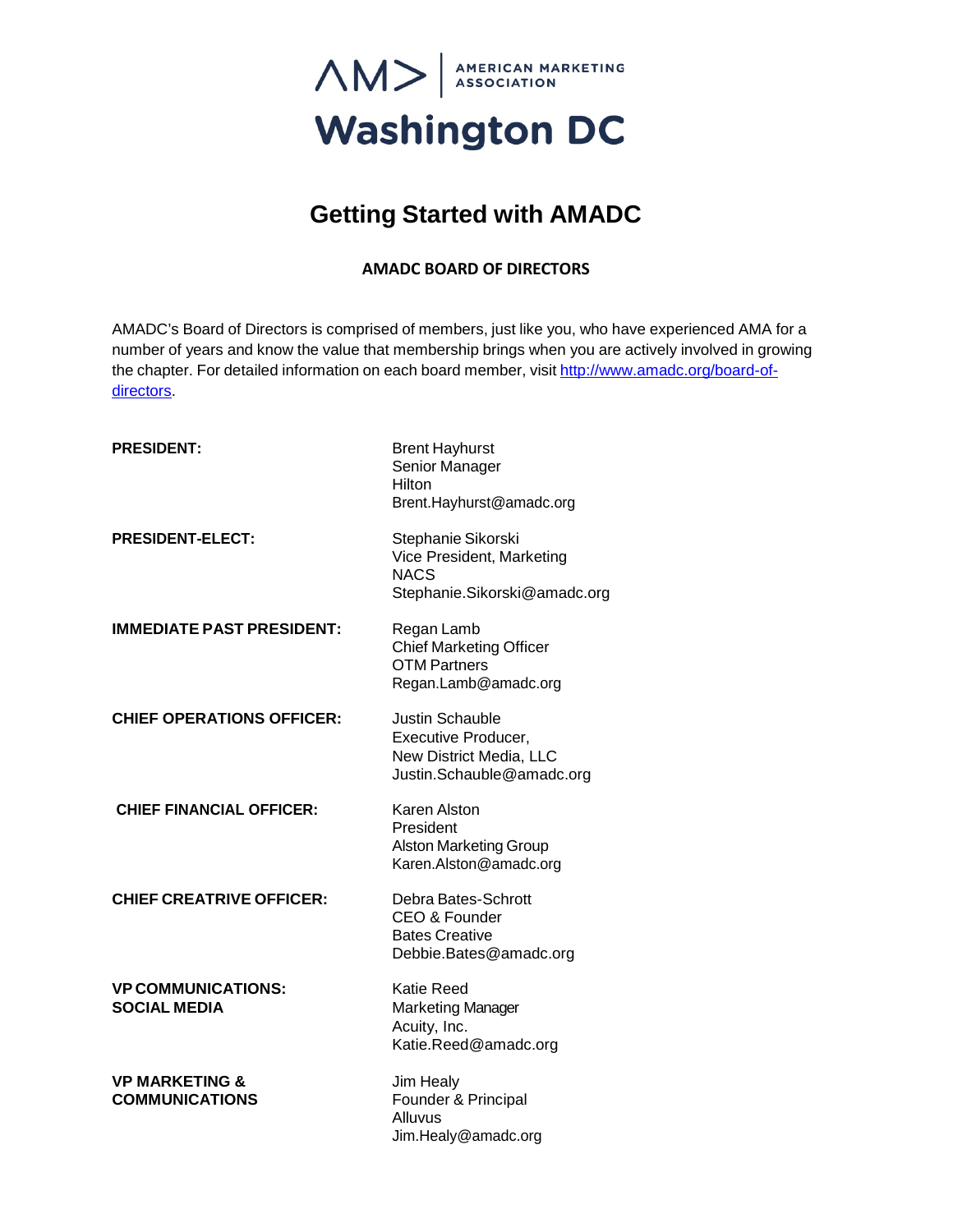| <b>VP PROGRAMMING</b><br><b>SPECIAL EVENTS</b>                   | <b>Byron Hoover</b><br>President<br><b>Squeaky Wheel Marketing</b><br>Byron.Hoover@amadc.org                       |
|------------------------------------------------------------------|--------------------------------------------------------------------------------------------------------------------|
| <b>VP PROGRAMMING</b><br><b>HOW TO SERIES:</b>                   | Chris Hagood<br><b>Analytics Consultant</b><br>Gallup Inc.<br>Chris.Hagood@amadc.org                               |
| <b>VP PROGRAMMING:</b><br><b>SPEAKER SERIES:</b>                 | Morgan Bramlet<br>Founder<br><b>Blue Fusion Creative &amp; Marketing</b><br>Morgan.Bramlet@amadc.org               |
| <b>VP PROGRAMMING:</b><br>YOUNG PROFESSIONALS GROUP              | Laura Genovese<br>Association Program Manager/Consultant<br><b>Genovese Consulting</b><br>Laura.Genovese@amadc.org |
| <b>VP PROGRAMMING: SPECIAL</b><br><b>INTEREST GROUPS (SIGs):</b> | Chris Ewing<br>CEO<br>Hungry Media<br>Chris.Ewing@amadc.org                                                        |
| <b>CHIEF RESEARCH OFFICER:</b>                                   | <b>Stephanie Stevens</b><br>Senior Market Research Manager<br>Magellan Health<br>Stephanie.Stevens@amadc.org       |
| <b>VP PROGRAMMING:</b><br><b>CMO CIRCLE</b>                      | Shane Hedges<br><b>Real Estate Consultant</b><br>The Reischman Group<br>Shane.Hedges@amadc.org                     |
| <b>VP MEMBERSHIP:</b>                                            | Simona Ciampi<br><b>Director</b><br>AACC<br>Simona.Ciampi@amadc.org                                                |
| <b>VP MENTOR PROGRAM:</b>                                        | Angela Long<br>Mid-Atlantic Marketing Manager<br>Womble Bond Dickson LLP<br>Angela.Long@amadc.org                  |
| <b>VP COLLEGIATE AND</b><br><b>COMMUNITY RELATIONS:</b>          | Mark DeVito<br>President<br><b>Bates Creative</b><br>Mark.DeVito@amadc.org                                         |
| <b>VP VOLUNTEER ENGAGEMENT:</b>                                  | <b>Beth Dailey</b><br>Principal<br><b>MBD Consulting</b>                                                           |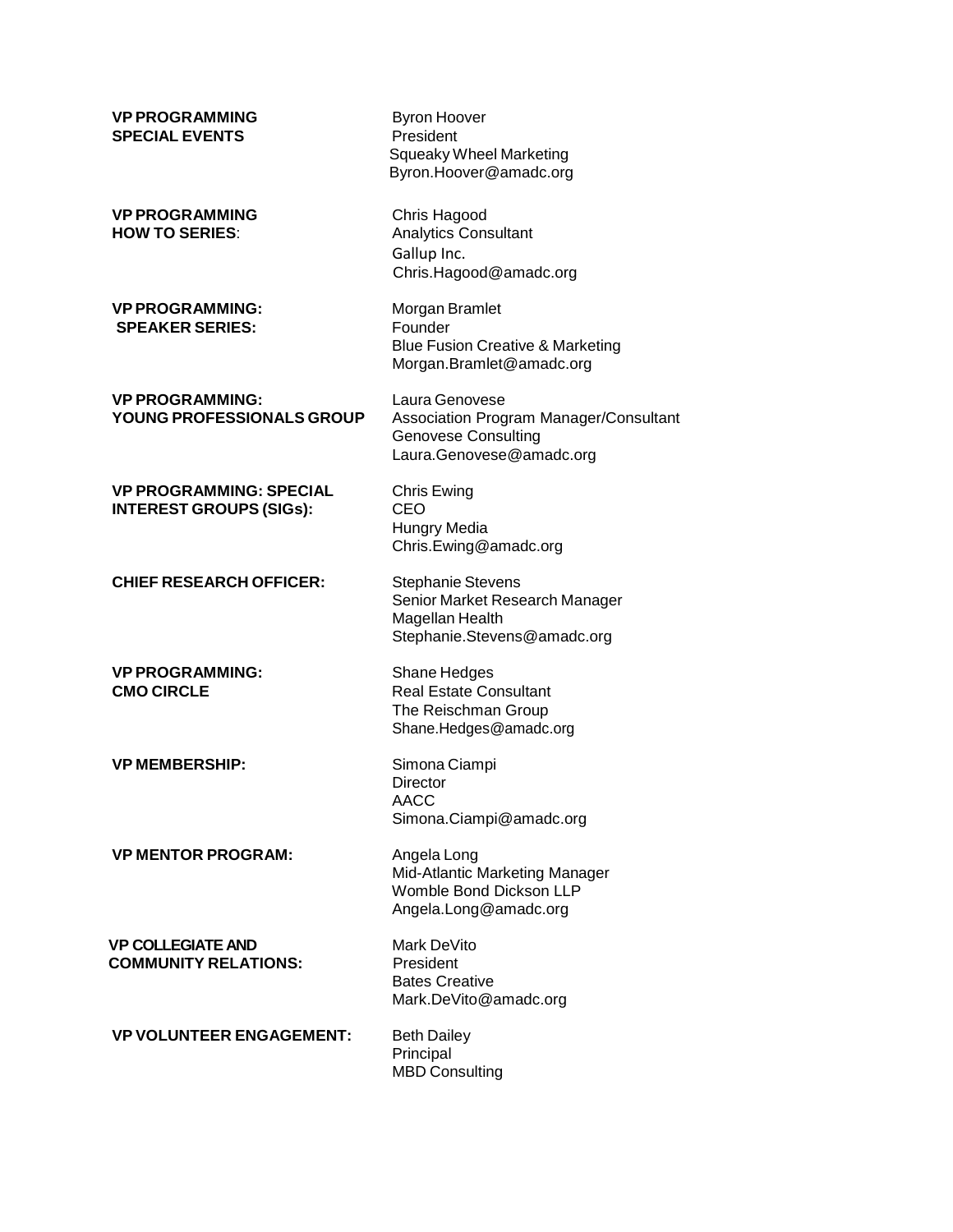|                                             | Beth.Dailey@amadc.org                                                                |
|---------------------------------------------|--------------------------------------------------------------------------------------|
| <b>VP PROGRAMMING</b><br><b>NETWORKING:</b> | Linda Roth.<br>Founder<br>Linda Roth Associates, Inc.<br>Linda.Roth@amadc.org        |
| <b>VP SPONSORSHP:</b>                       | Mike Gardner<br>EVP, Business Strategy<br>Three Seas, Inc.<br>Mike.Gardner@amadc.org |
| <b>VPTECHNOLOGY:</b>                        | Michael Spinosa<br>CEO<br>Unleashed Technology<br>Michael.Spinosa@amadc.org          |

# **OUR VISION**

The Washington, DC chapter of the American Marketing Association (AMADC) is the leading network of marketing professionals driving innovation, professional development and career advancement throughout the region.

### **OUR MISSION**

AMADC fuels in its members a passion for marketing, a spirit of innovation, and the pursuit of knowledge, career, excellence and success.

# **AMADC ONLINE**

Our chapter web site and social media tools are valuable resources and will provide you with many opportunities to make the most of your membership. Make sure you bookmark us at [www.amadc.org](http://www.amadc.org/) for information on the following:

- Information about our regular programs and special promotions
- Job Bank listings
- Our chapter newsletter
- Registration for all of our chapter events
- An online photo gallery
- Sponsorship information
- And more!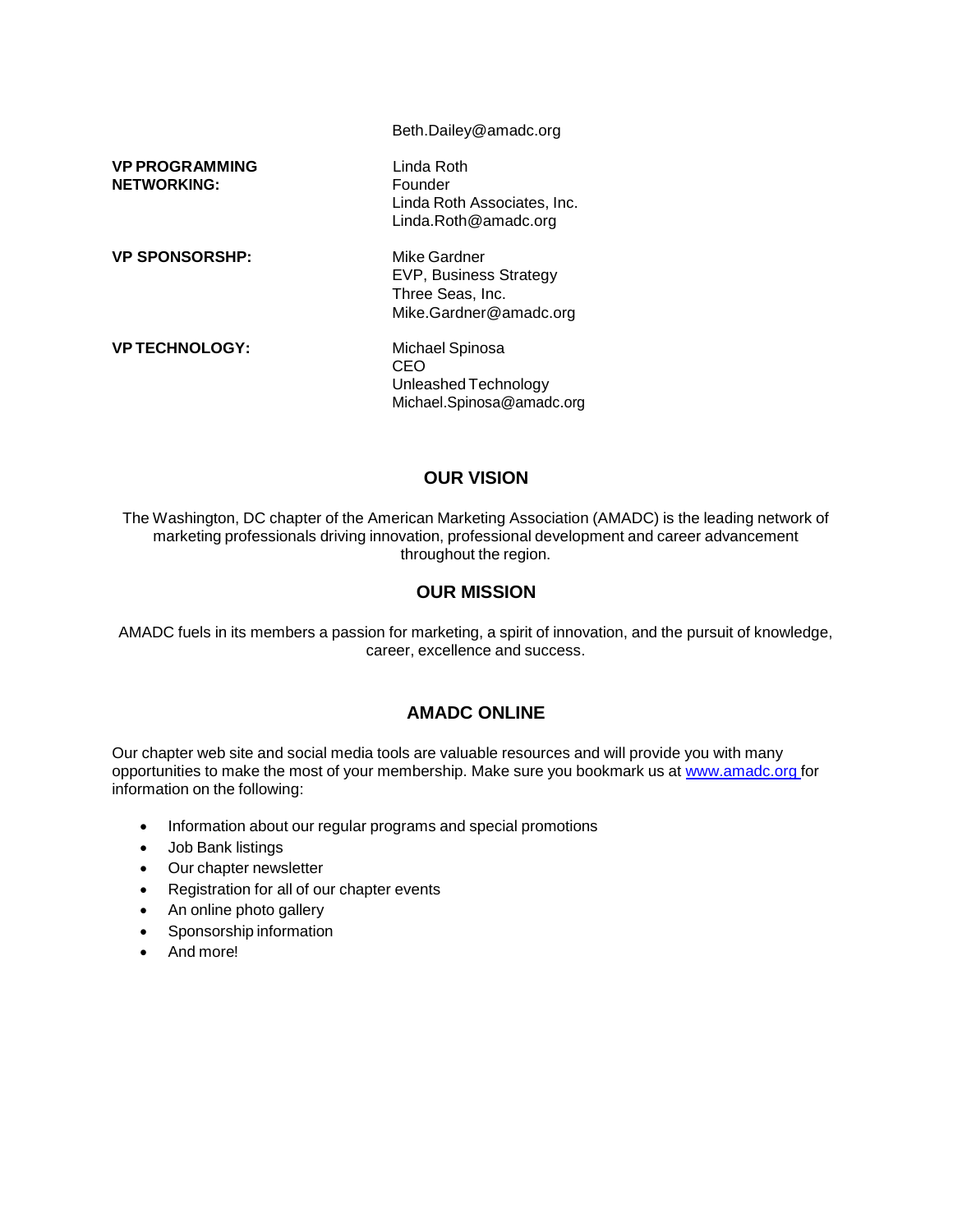#### **Connect with AMADC on our Social Networks**

Want to take your networking online? Be sure to join our AMADC Social Networks. You can connect with us on LinkedIn, Facebook, Twitter, Flickr and YouTube via the following links:

AMADC on [LinkedIn](http://www.linkedin.com/groups?mostPopular&gid=155904)

[www.facebook.com/AMADCChapter](http://www.facebook.com/AMADCChapter)

[www.twitter.com/amadc](http://www.twitter.com/amadc)

www.instagram.com/amadc

<http://www.flickr.com/photos/ama-dc/>

[www.youtube.com/amadc](http://www.youtube.com/amadc)

# **VOLUNTEER**

Want to meet new people, gain new skills or beef up your resume? Volunteer!

Get more involved at the local level with the world's largest and most inclusive professional society of marketers. Only members can volunteer, and this is a fantastic way to participate in the chapter and leading network of marketing professionals. With nearly a dozen committees to choose from, there are many ways to get involved. Time commitments vary with each position and we're happy to help you find the right match for your skills, interests and time constraints.

For more information on volunteer opportunities, visit <http://www.amadc.org/become-a-volunteer> or email Beth Dailey, Director of Volunteer Engagement.